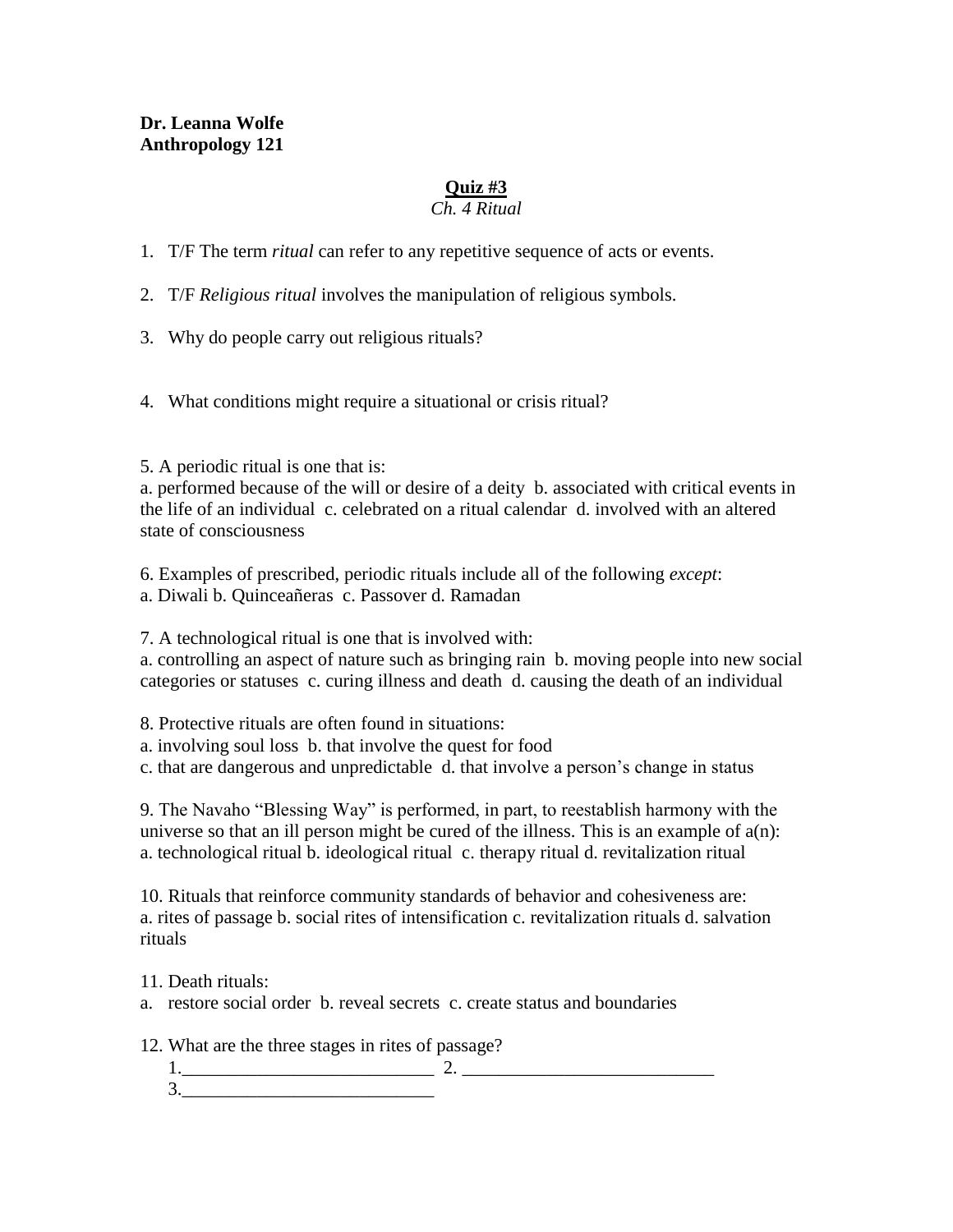13. The liminal stage can: (select those that apply)

a. include rebellious rites b. the experience of a community amongst equals c. include beatings and other violent behaviors d. counter the existent social order e. be avoided

14. People who share the same experiences forge strong bonds. Describe what is meant by *communitas*? How does communitas function to create stability in society?

15. Examples of rites of passage in American society would *not* include a: a. wedding ceremony b. funeral c. high school graduation d. Easter sunrise service

- 16. What seems to be the symbolic purpose of older Melanesian men instructing younger males to ingest their semen?
- 17. What is female genital infibulation? When religious benefits does it confer?
- 18. What does the concept tabu refer to?
- 19. T/F Many societies have prohibitions against eating particular foods. An example would be *kashrut,* the Jewish laws regarding what foods can and cannot be eaten and how they must be prepared.
- 20. What sorts of restrictions do menstral tabus impose?

#### *Is God An Accident?*

- 1. What did Stephen Jay Gould mean in contending that religion and science are "nonoverlapping magisteria?"
- 2. T/F 96% of Americans believe in God.
- 3. T/F Atheism is more common in America than it is in Europe.
- 4. T/F Marx considered religion to be an opiate for oppressed people.
- 5. What did Freud consider the three-fold task for religious beliefs?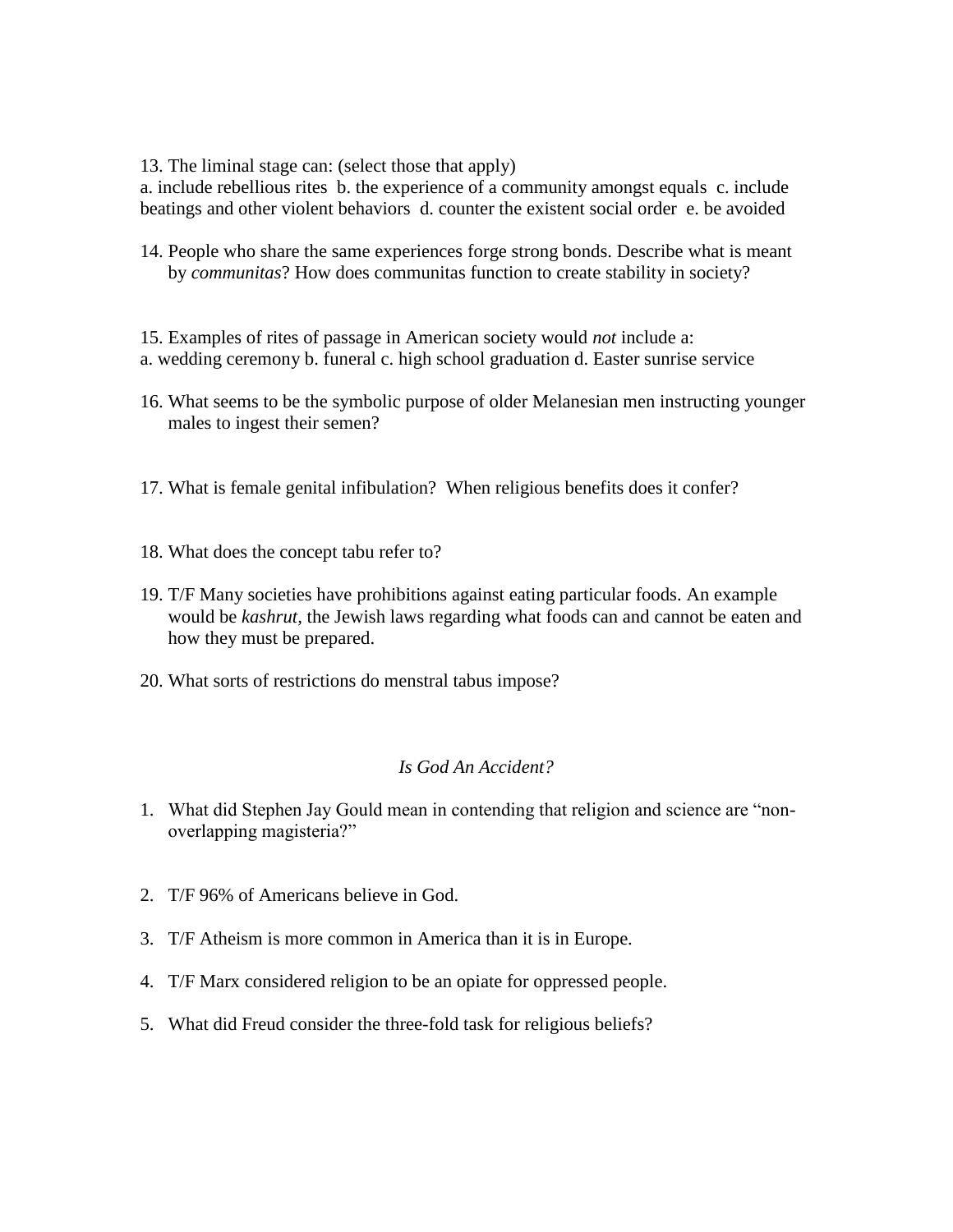- 6. T/F There are cultures in the world that do not believe in an all-wise and just God.
- 7. T/F Religion may have emerged not to serve a purpose, but by accident.
- 8. Why have the reactions of babies been studied to assess distinctions between physical and psychological?
- 9. T/F We see people as separate from their bodies.
- 10. T/F It is possible for a body to not have a soul.
- 11. Why does the notion of a soul without a body make sense to us?
- 12. T/F We see purpose, intention and design even when they are not there.
- 13. T/F Darwin's discovery of the theory of natural selection challenged the notion of divine design.
- 14. Do you believe in an afterlife?
- 15. Where do supernatural ideas come from?

#### *The Evolution of the God Gene*

1. How have excavations in the Oaxaca Valley of Mexico demonstrated an evolution of religious behaviors?

2. T/F Religious behavior was favored by natural selection.

3. T/F Rituals can resolve quarrels and patch up the social fabric.

4. T/F Amongst foraging bands, religion would have functioned like an invisible government.

5. What is the relationship between altruism and religion?

6. In what ways can religion be seen as a means of generating social cohesion?

7. T/F According to the God Gene theory, humans have a genetic predisposition to spiritual belief.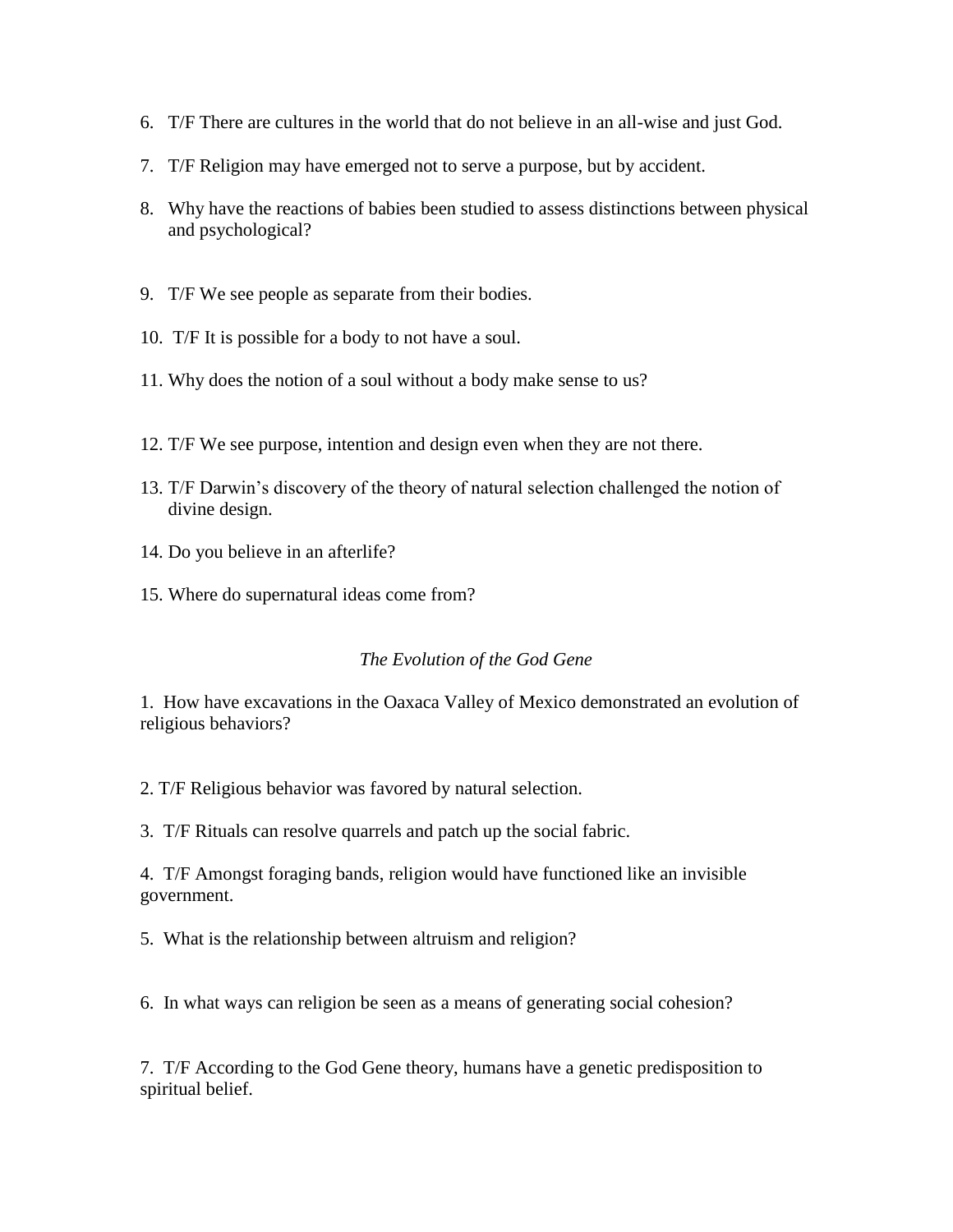8. What is self-transcendence? Where do you think you would measure on a selftranscendence scale?

#### *The Adaptive Value of Religious Ritual*

- 1. What are some of the behaviors, activities and dress people engage in in the name of religion?
- 2. Humans have engaged in ritual behavior for at least\_\_\_\_years.
- a. 3,000 b. 10,000 c. 50,000 d. 100,000 e. 1.5 million
- 3. T/F Scientific rationalism triumphed over religion by the late  $20<sup>th</sup>$  century.
- 4. T/F It is unusual for a human culture to engage in costly rituals.
- 5. T/F Spiritual beliefs are indicative of a primitive mind.
- 6. T/F The primary adaptive benefit of religion is to facilitate cooperation in a group.
- 7. What are some of the ritualistic behaviors that animals engage in?
- 8. T/F It's rare for animals send out dishonest signals.
- 9. What does sending out a costly signal convey?
- 10. T/F Groups that engage in highly distinct dress and practices tend to have the highest rates of attendance at their prayer services.
- 11. T/F Fewer American Catholics attend mass today than 40 years ago.
- 12. How did religious constraints enhance the economic productivity of highly religious kibbutzim?
- 13. T/F Amongst kibbutzim males engage in fewer public rituals than females.
- 14. Do more difficult classes have lower attrition rates than easy classes?